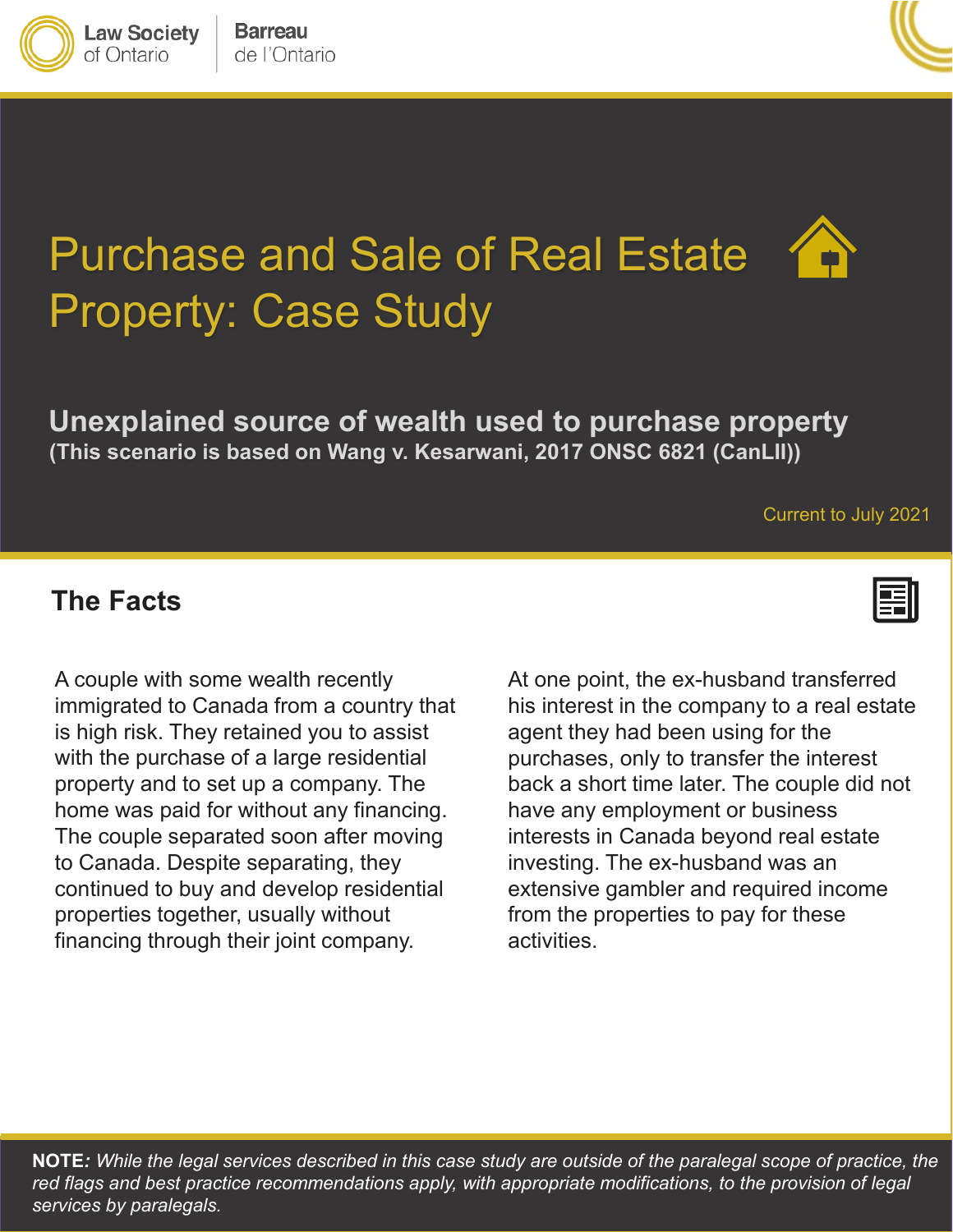# **Red Flags**





# **What Should You Have Done?**

You Should Have:

- **Identified and managed risks.** The red flags in this scenario (i.e., extensive gambling, possible marriage of convenience, large purchases without financing) indicate the need for caution.
- **Complied with the source of funds requirement.** Lawyers and paralegals are required to obtain from a client information about the source of funds being received, paid, or transferred in respect of a financial transaction that is not exempt from the client verification requirements set out in [By-Law 7.1](https://lso.ca/about-lso/legislation-rules/by-laws/by-law-7-1). In this case, because your client is from a high-risk country and has wealth of a mysterious origin, you should have conducted further inquiries, including requesting additional supporting documentation about the source of funds.
- **Declined to act.** Unless you are satisfied to a reasonable standard that the money is not the proceeds of crime, you should have declined to act or not continued to act for the clients.